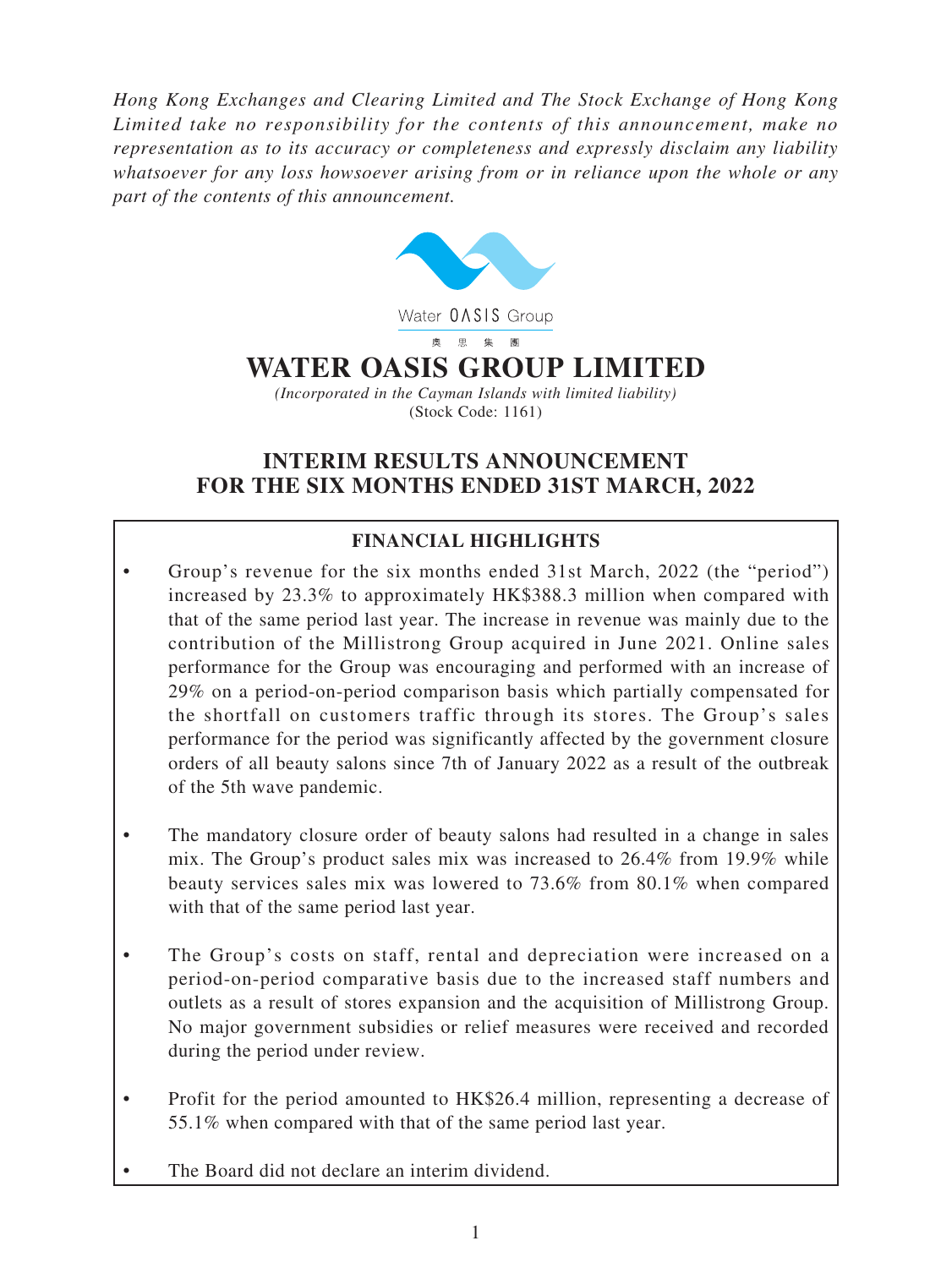# **OPERATION HIGHLIGHTS**

### **Beauty Services Business**

- As at 31st March, 2022, the Group including the brands of Glycel, Oasis Beauty, Oasis Medical Centre, Oasis Spa, spa ph+, AesMedic Clinic and 32°C operates a total of 55 beauty salons in Hong Kong, 1 outlet in Macau as well as 3 outlets in PRC.
- Despite the mandatory government orders on the closure of the beauty salons since 7th of January 2022, both Glycel and Oasis Medical Centre in Hong Kong managed to perform with positive growth in sales during the period when compared with that of the same period last year.
- During the period under review, a new Oasis Medical Centre had been opened in The LOHAS in Tseung Kwan O in November 2021.

### **Product Sales Business**

- As at 31st March, 2022, the Group operates a total of 12 retail outlets located in Hong Kong, 4 outlets in Macau as well as 1 outlet in PRC comprising the self-owned brands like Glycel and Eurobeauté as well as those with distribution rights like Erno Laszlo, HABA and H2O+.
- The Group's total product sales for the period were increased comparing to that of last year due to the sales contribution of HABA as a result of the acquisition of Millistrong Group.
- Three new retail counters located in NOVA Mall Macau were opened in the first half of this financial year.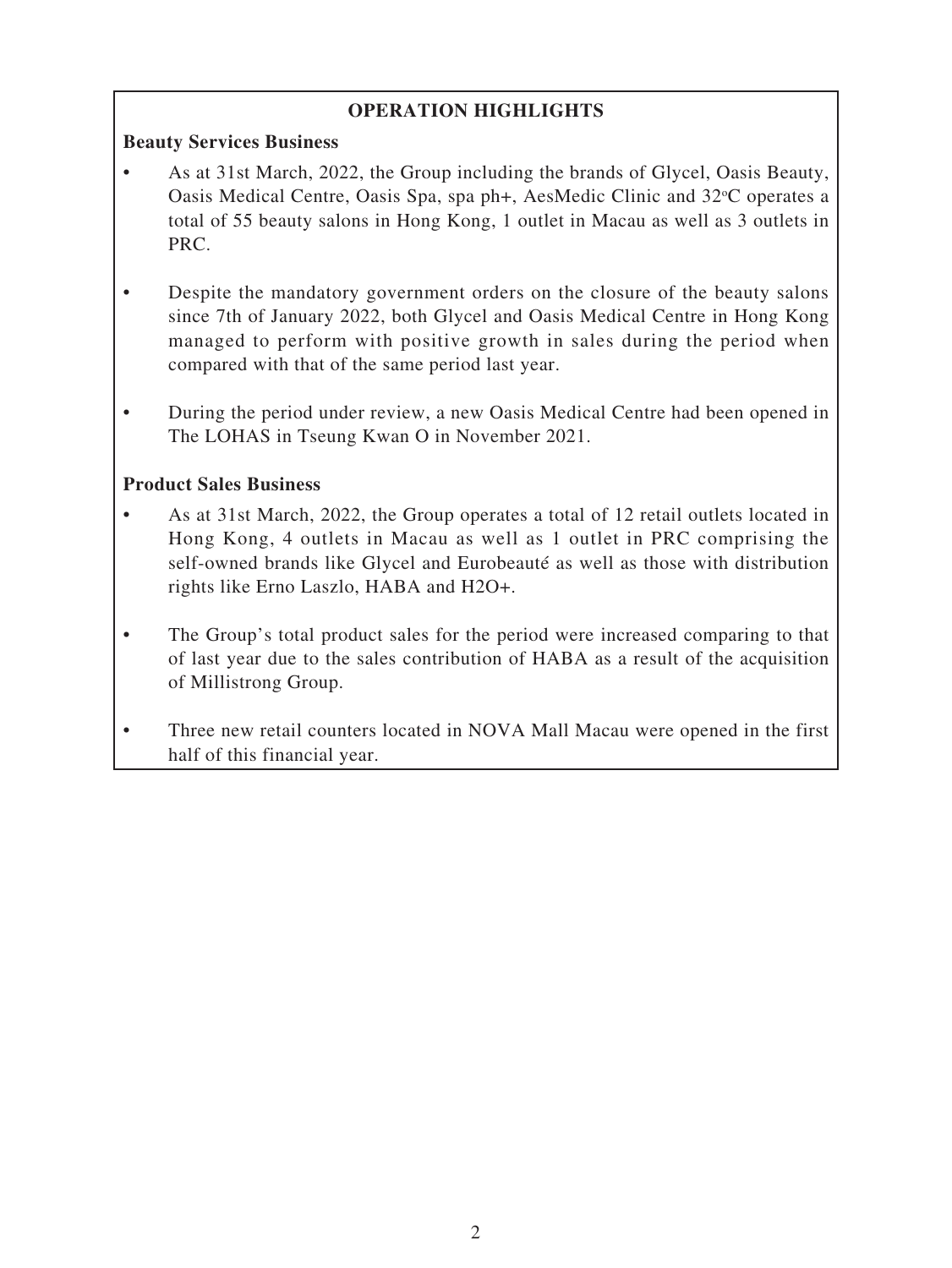## **Outlook**

- The Group opened a flagship outlet on 21st April, 2022 with the brand name of Glycel and Oasis Medical Centre in the Royal Park Hotel in Shatin. A new joint venture of Oasis portfolio namely Oasis Dental was opened in this flagship outlet offering professional cosmetic dental services.
- A new Glycel Skinspa located at Gateway Mall in Tsim Sha Tsui will be added to services in May 2022 together with a further expansion of service floor space of the existing Oasis Medical Centre. In addition, a new and larger Oasis Medical Centre will be opened in Soundwill Plaza later this year, together with a new Oasis Medical Centre to be opened in PopCorn Mall in the second half of 2022.
- In Macau, a new Glycel salon will be opened in the upmarket NOVA Mall in the second half of 2022. While in Beijing, the fourth beauty salon is planned to open before the end of this financial year.
- The Group is confident that the market conditions will soon get back to normal. The Group will continue to open new stores in strategic locations in preparation for an expected post-pandemic rebound, at the same time taking advantage of the dampened environment to secure competitive rental terms in order to pave for the future success.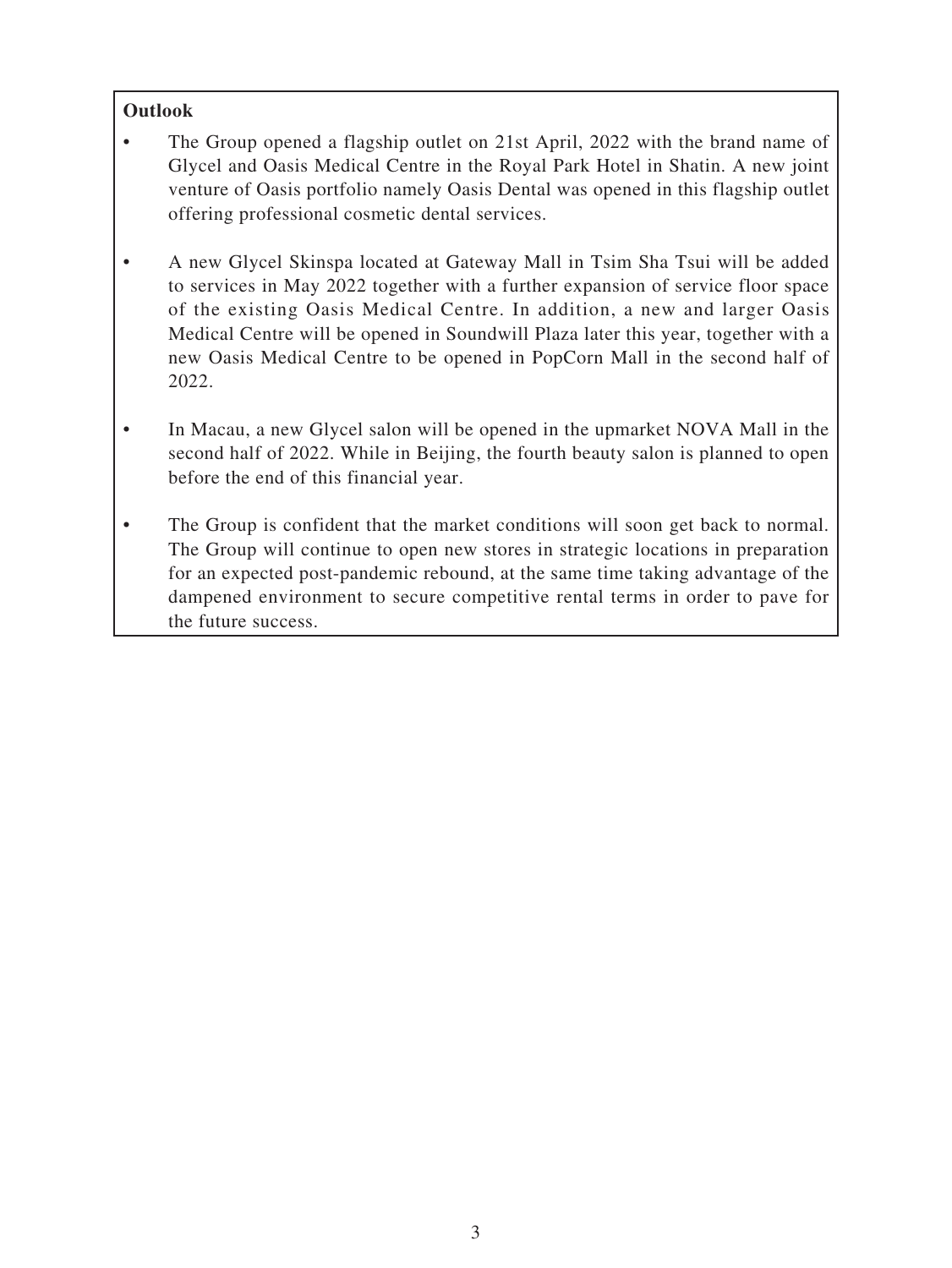The board of directors (the "Board") of Water Oasis Group Limited (the "Company") herein announces the unaudited consolidated results of the Company and its subsidiaries (collectively known as the "Group") for the six months ended 31st March, 2022.

The unaudited consolidated results have been reviewed by the Company's Audit Committee and the Company's independent auditor, BDO Limited, in accordance with Hong Kong Standard on Review Engagements 2410 "Review of Interim Financial Information Performed by the Independent Auditor of the Entity" issued by the Hong Kong Institute of Certified Public Accountants (the "HKICPA"). The independent auditor, on the basis of their review, concluded that nothing has come to their attention that causes them to believe that the condensed consolidated financial statements are not prepared, in all material respects, in accordance with Hong Kong Accounting Standard ("HKAS") 34 "Interim Financial Reporting".

### **CONDENSED CONSOLIDATED STATEMENT OF PROFIT OR LOSS AND OTHER COMPREHENSIVE INCOME**

|                                               |                | <b>Unaudited</b>        |              |  |
|-----------------------------------------------|----------------|-------------------------|--------------|--|
|                                               |                | <b>Six months ended</b> |              |  |
|                                               |                | 31st March,<br>2022     | 2021         |  |
|                                               | <b>Notes</b>   | <b>HK\$'000</b>         | HK\$'000     |  |
| Revenue                                       | $\overline{2}$ | 388,347                 | 314,857      |  |
| Purchases and changes in inventories of       |                |                         |              |  |
| finished goods                                |                | (58, 522)               | (24, 828)    |  |
| Other income                                  |                | 8,678                   | 14,245       |  |
| Other gains or losses                         |                | (2,272)                 | (174)        |  |
| Staff costs                                   |                | (151, 773)              | (107, 131)   |  |
| Depreciation                                  |                | (80, 622)               | (62, 176)    |  |
| Finance costs                                 |                | (3,057)                 | (3,549)      |  |
| Other expenses                                |                | (63, 042)               | (59, 823)    |  |
| Profit before taxation                        |                | 37,737                  | 71,421       |  |
| Taxation                                      | 3              | (11,356)                | (12,621)     |  |
| Profit for the period                         | $\overline{4}$ | 26,381                  | 58,800       |  |
| Profit (loss) for the period attributable to: |                |                         |              |  |
| Owners of the Company                         |                | 26,588                  | 58,980       |  |
| Non-controlling interests                     |                | (207)                   | (180)        |  |
|                                               |                | 26,381                  | 58,800       |  |
|                                               |                |                         |              |  |
| Earnings per share                            |                |                         |              |  |
| <b>Basic</b>                                  | 5              | 3.9 HK cents            | 8.7 HK cents |  |
| Diluted                                       | 5              | 3.9 HK cents            | 8.7 HK cents |  |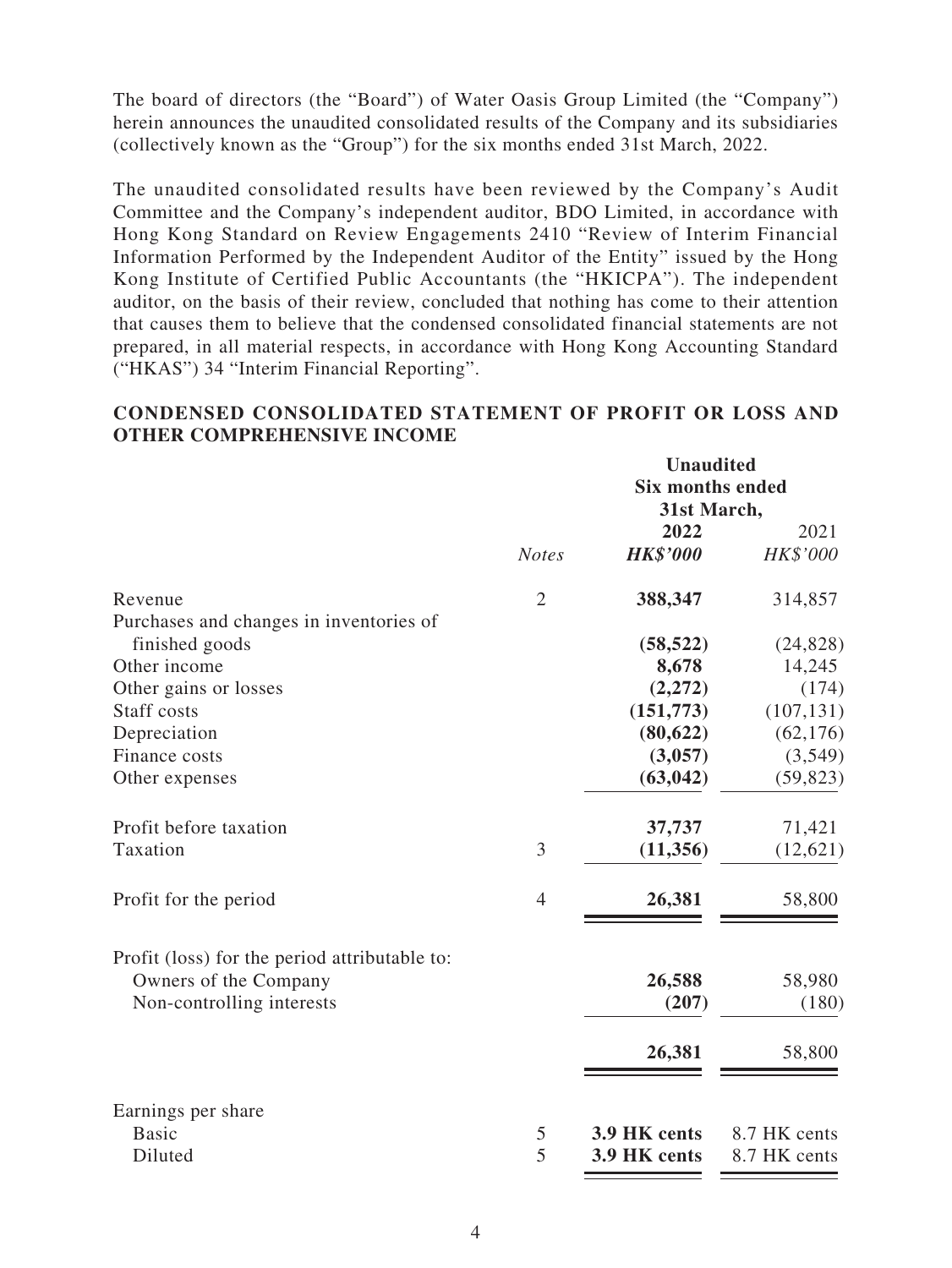# **CONDENSED CONSOLIDATED STATEMENT OF PROFIT OR LOSS AND OTHER COMPREHENSIVE INCOME**

|                                                                         | <b>Unaudited</b>        |          |  |
|-------------------------------------------------------------------------|-------------------------|----------|--|
|                                                                         | <b>Six months ended</b> |          |  |
|                                                                         | 31st March,             |          |  |
|                                                                         | 2022                    | 2021     |  |
|                                                                         | <b>HK\$'000</b>         | HK\$'000 |  |
| Profit for the period                                                   | 26,381                  | 58,800   |  |
| Other comprehensive income:                                             |                         |          |  |
| Item that may be reclassified subsequently to<br>profit or loss:        |                         |          |  |
| Exchange differences arising on translation of                          |                         |          |  |
| foreign operations                                                      | 2,313                   | 1,897    |  |
| Total comprehensive income for the period                               | 28,694                  | 60,697   |  |
| Total comprehensive income (expense) for the period<br>attributable to: |                         |          |  |
| Owners of the Company                                                   | 28,912                  | 60,895   |  |
| Non-controlling interests                                               | (218)                   | (198)    |  |
|                                                                         | 28,694                  | 60,697   |  |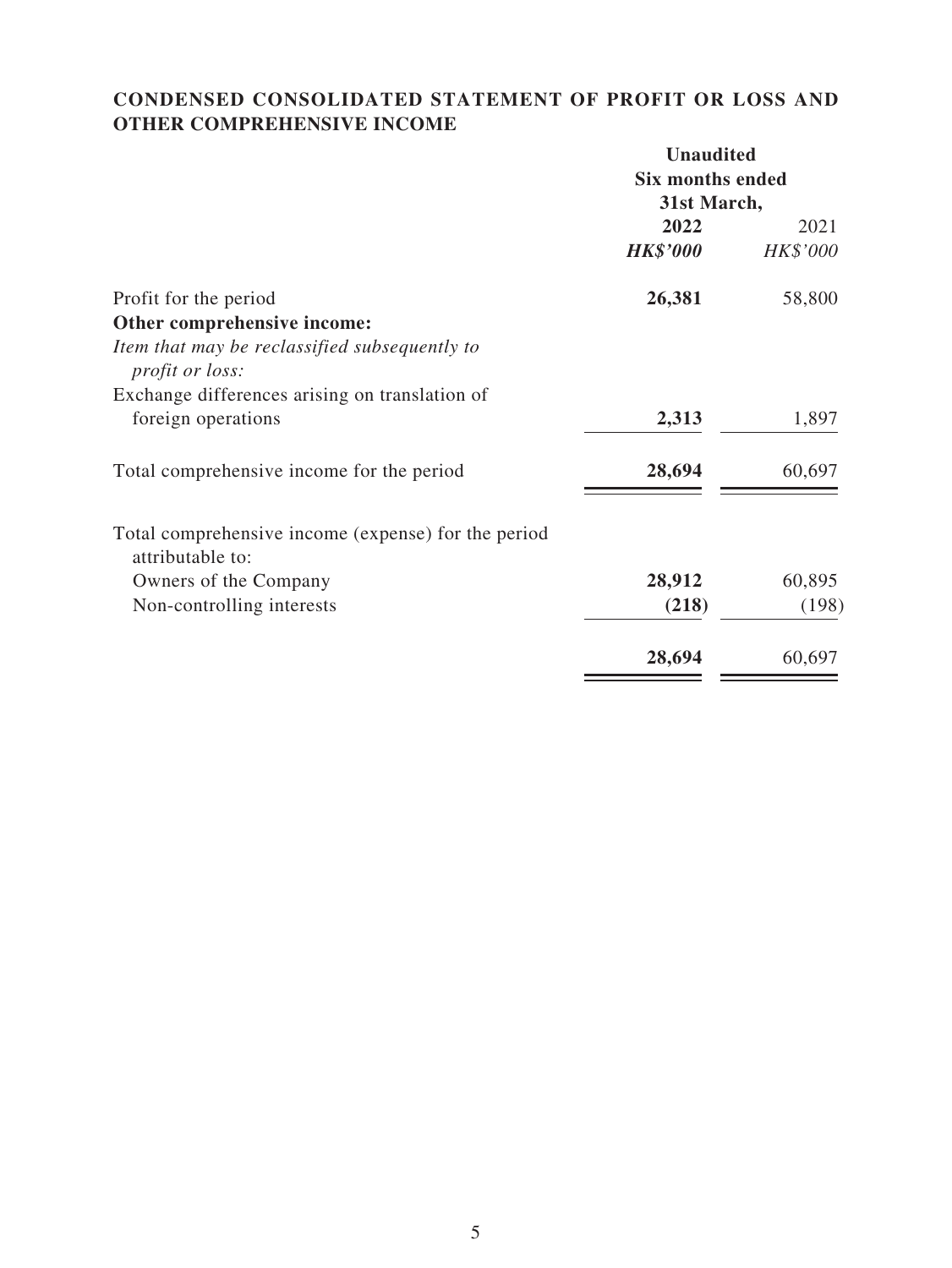# **CONDENSED CONSOLIDATED STATEMENT OF FINANCIAL POSITION**

|                                                          | <b>Notes</b> | <b>Unaudited</b><br>As at 31st<br>March,<br>2022<br><b>HK\$'000</b> | Audited<br>As at 30th<br>September,<br>2021<br>HK\$'000 |
|----------------------------------------------------------|--------------|---------------------------------------------------------------------|---------------------------------------------------------|
|                                                          |              |                                                                     |                                                         |
| <b>Non-current assets</b>                                |              |                                                                     |                                                         |
| Intangible assets                                        |              | 76,018                                                              | 79,148                                                  |
| Goodwill                                                 |              | 29,673                                                              | 29,673                                                  |
| Investment properties<br>Property and equipment          |              | 225,786<br>88,964                                                   | 227,915                                                 |
| Right-of-use assets                                      |              | 328,307                                                             | 80,048<br>296,480                                       |
| Rental deposits                                          |              | 39,538                                                              | 38,704                                                  |
| Deferred tax assets                                      |              | 7,137                                                               | 6,873                                                   |
|                                                          |              | 795,423                                                             | 758,841                                                 |
| <b>Current assets</b>                                    |              |                                                                     |                                                         |
| Inventories                                              |              | 81,461                                                              | 65,245                                                  |
| Trade receivables                                        | 7            | 7,968                                                               | 27,611                                                  |
| Contract costs<br>Financial assets at fair value through |              | 42,647                                                              | 49,217                                                  |
| profit or loss                                           |              | 589                                                                 | 738                                                     |
| Prepayments                                              |              | 13,045                                                              | 36,031                                                  |
| Other deposits and receivables                           |              | 64,390                                                              | 49,085                                                  |
| Tax recoverable<br>Bank balances and cash                |              | 1,176<br>307,618                                                    | 1,786<br>369,662                                        |
|                                                          |              | 518,894                                                             | 599,375                                                 |
| <b>Current liabilities</b>                               |              |                                                                     |                                                         |
| Trade payables                                           | 8            | 2,827                                                               | 3,907                                                   |
| Accruals and other payables                              |              | 101,725                                                             | 129,399                                                 |
| <b>Contract liabilities</b>                              |              | 499,140                                                             | 590,535                                                 |
| Secured mortgage loan                                    |              | 3,443                                                               | 3,407                                                   |
| Lease liabilities                                        |              | 100,347                                                             | 103,869                                                 |
| Tax payable                                              |              | 28,759                                                              | 19,976                                                  |
| Dividend payable                                         |              | 112,291                                                             |                                                         |
|                                                          |              | 848,532                                                             | 851,093                                                 |
| <b>Net current liabilities</b>                           |              | (329, 638)                                                          | (251, 718)                                              |
| <b>Total assets less current liabilities</b>             |              | 465,785                                                             | 507,123                                                 |
| <b>Capital and reserves</b>                              |              |                                                                     |                                                         |
| Share capital                                            |              | 68,055                                                              | 68,055                                                  |
| Reserves                                                 |              | 202,993                                                             | 284,366                                                 |
| <b>Equity attributable to owners of the Company</b>      |              | 271,048                                                             | 352,421                                                 |
| <b>Non-controlling interests</b>                         |              | 1,240                                                               | 6,344                                                   |
| <b>Total equity</b>                                      |              | 272,288                                                             | 358,765                                                 |
| <b>Non-current liabilities</b>                           |              |                                                                     |                                                         |
| Secured mortgage loan                                    |              | 1,456                                                               | 3,187                                                   |
| Lease liabilities                                        |              | 171,828                                                             | 126,122                                                 |
| Deferred tax liabilities                                 |              | 20,213                                                              | 19,049                                                  |
|                                                          |              | 193,497                                                             | 148,358                                                 |
|                                                          |              | 465,785                                                             | 507,123                                                 |

 $\overline{\phantom{a}}$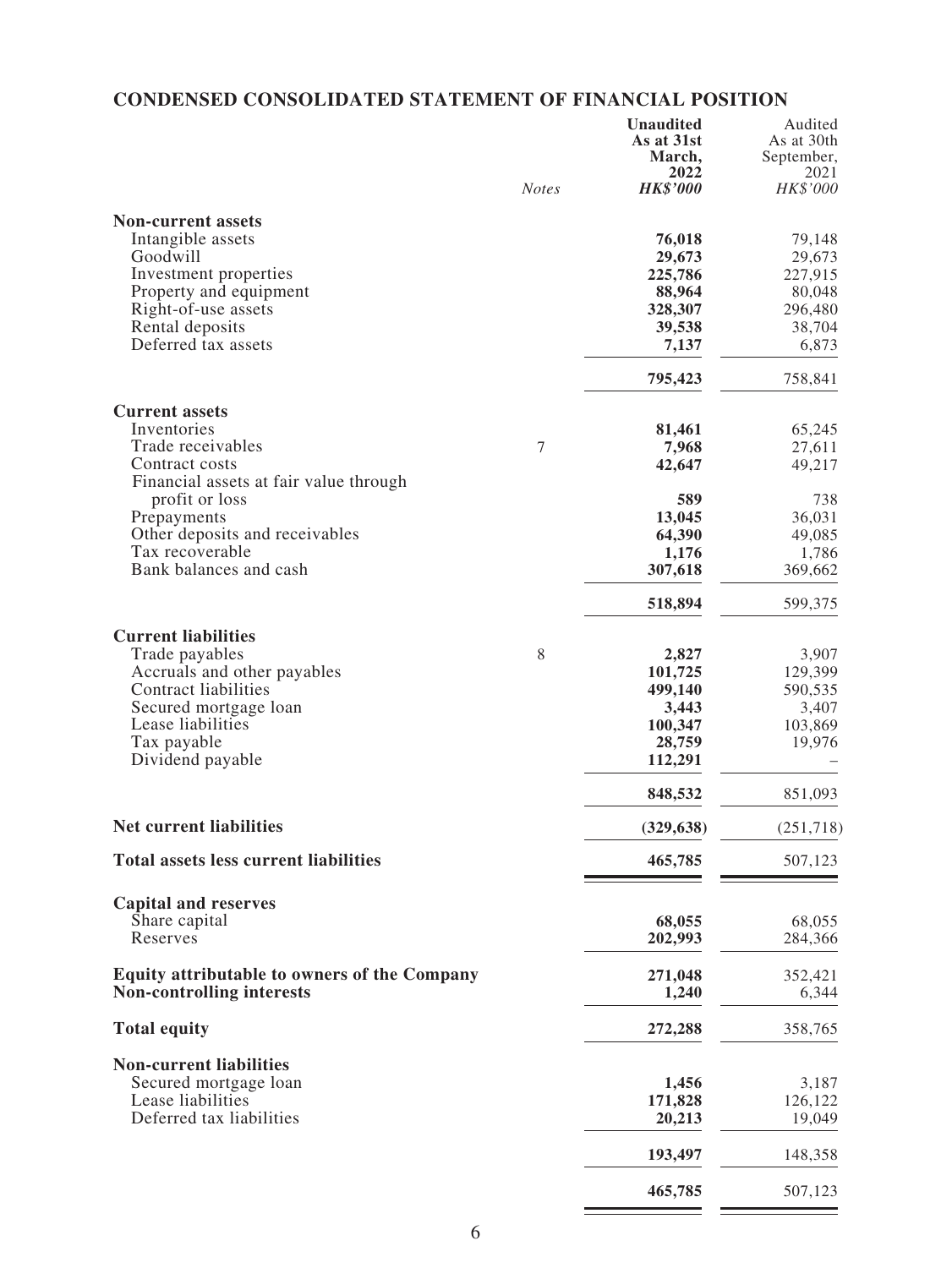#### *Notes:*

### **1. BASIS OF PREPARATION AND PRINCIPAL ACCOUNTING POLICES**

### **Basis of Preparation**

The condensed consolidated financial statements have been prepared in accordance with HKAS 34 "Interim Financial Reporting" issued by the HKICPA as well as with the applicable disclosure requirements of Appendix 16 to the Rules Governing the Listing of Securities on The Stock Exchange of Hong Kong Limited (the "Listing Rules").

The condensed consolidated financial statements are unaudited, but have been reviewed by BDO Limited in accordance with Hong Kong Standard on Review Engagements 2410 "Review of Interim Financial Information Performed by the Independent Auditor of the Entity" issued by the HKICPA.

The condensed consolidated financial statements should be read in conjunction with the annual financial statements of the Group for the year ended 30th September, 2021.

### **Principal Accounting Policies**

The condensed consolidated financial statements have been prepared on the historical cost basis except for investment properties and financial assets at fair value through profit or loss which are measured at fair values.

Except as described below, the accounting policies and methods of computation used in the condensed consolidated financial statements for the six months ended 31st March, 2022 are the same as those followed in the preparation of the annual financial statements of the Group for the year ended 30th September, 2021.

#### **New and amendments to Hong Kong Financial Reporting Standards ("HKFRS(s)")**

The HKICPA has issued a number of new HKFRSs and amendments to HKFRSs that are first effective for the current accounting period of the Group:

| Amendments to HKFRS 16                   | COVID-19-Related Rent Concessions beyond |  |  |  |
|------------------------------------------|------------------------------------------|--|--|--|
|                                          | 30 June 2021                             |  |  |  |
| Amendments to HKFRS 9, HKAS 39, HKFRS 7, | Interest Rate Benchmark Reform – Phase 2 |  |  |  |
| HKFRS 4 and HKFRS 16                     |                                          |  |  |  |

The application of these new and amendments to HKFRSs in the current interim period had no material impact on the amounts reported and/or disclosures set out in these condensed consolidated financial statements.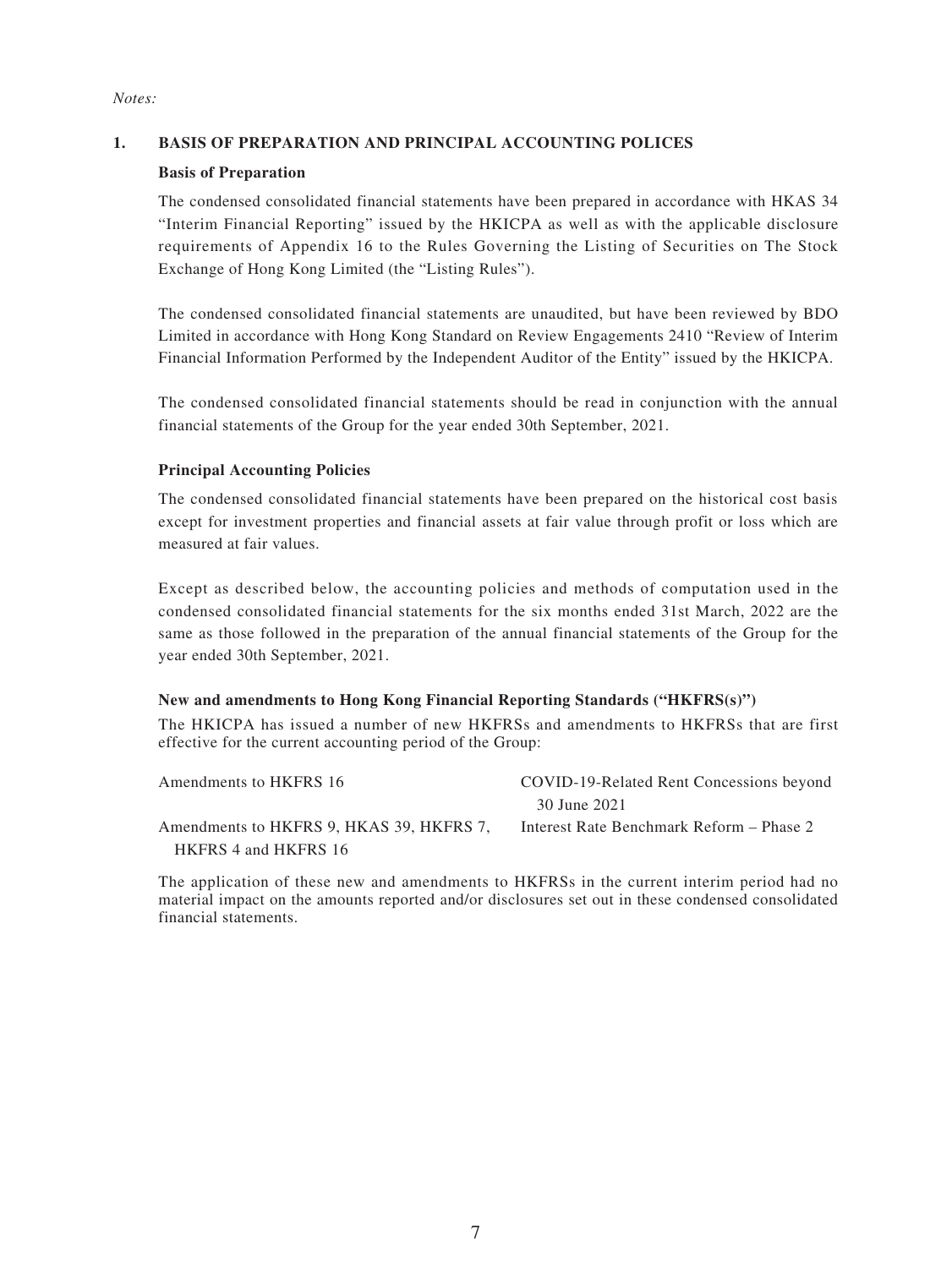### **2. REVENUE AND SEGMENT INFORMATION**

Information reported to the Company's executive directors, being the chief operating decision makers, in respect of the Group's business operating segments based on the said information for the purposes of resources allocation and performance assessment, under HKFRS 8 are therefore as follows:

| (i)  |                 | Product segment – sales of skincare products                         |
|------|-----------------|----------------------------------------------------------------------|
| (ii) | Service segment | - provision of treatment services in beauty salons, spas and medical |
|      |                 | beauty centres                                                       |

#### **Disaggregation of revenue from contracts with customers**

Revenue recognised during the period is as follows:

|                               | Six months ended 31st March, |                        |                 |                 |                 |          |
|-------------------------------|------------------------------|------------------------|-----------------|-----------------|-----------------|----------|
|                               |                              | <b>Product segment</b> | Service segment |                 | <b>Total</b>    |          |
|                               | 2022                         | 2021                   | 2022            | 2021            |                 | 2021     |
|                               | <b>HK\$'000</b>              | HK\$'000               | <b>HK\$'000</b> | <b>HK\$'000</b> | <b>HK\$'000</b> | HK\$'000 |
| Timing of revenue recognition |                              |                        |                 |                 |                 |          |
| At a point of time            | 102,405                      | 62,505                 |                 |                 | 102,405         | 62,505   |
| Over time                     |                              | -                      | 285,942         | 252,352         | 285,942         | 252,352  |
| Total                         | 102,405                      | 62,505                 | 285,942         | 252,352         | 388,347         | 314,857  |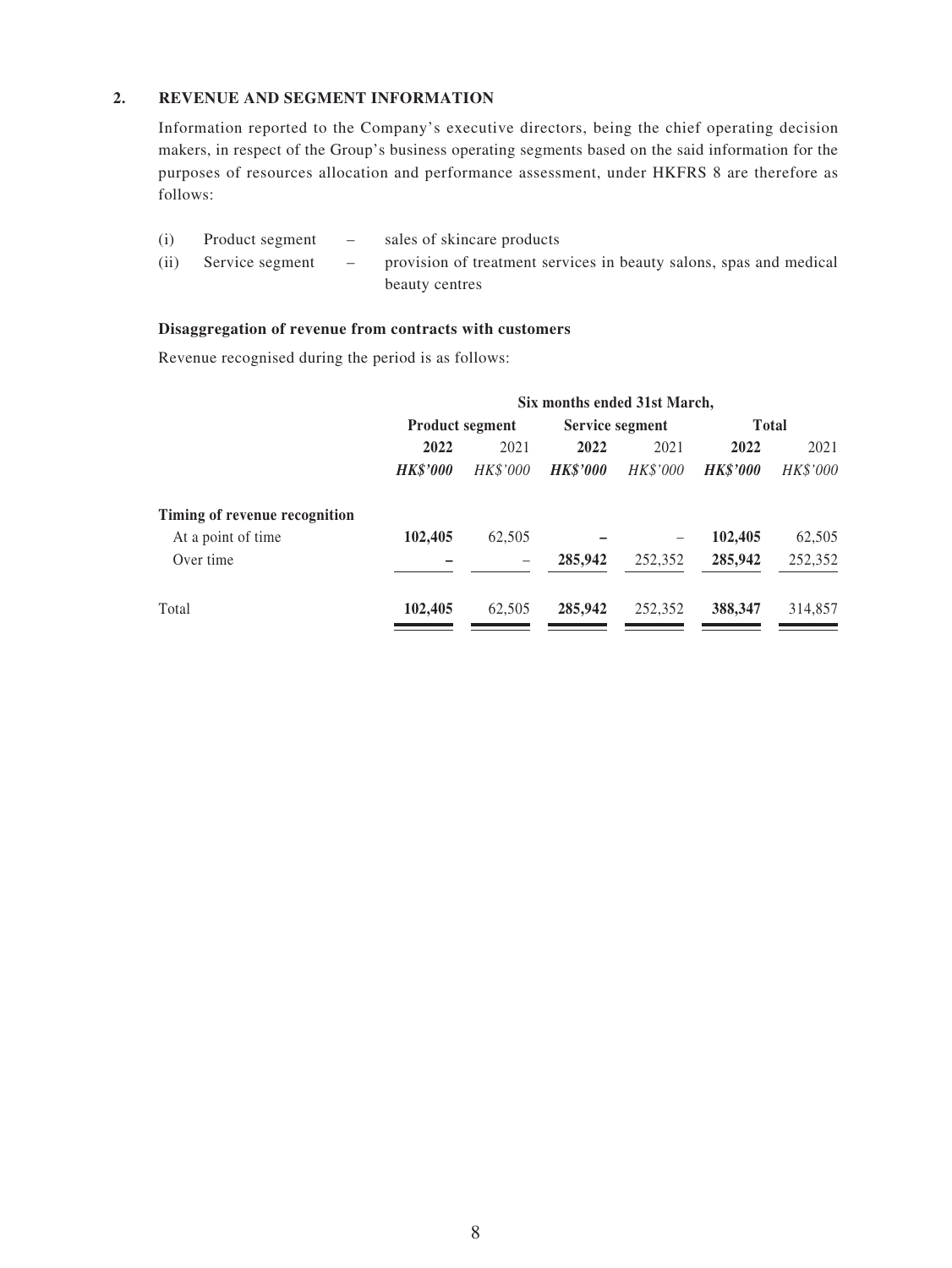#### **Performance obligations for contracts with customers**

The following is an analysis of the Group's revenue and results by operating segments for the period under review:

|                              | Six months ended 31st March, |          |                 |          |                 |          |                 |           |
|------------------------------|------------------------------|----------|-----------------|----------|-----------------|----------|-----------------|-----------|
|                              | <b>Product segment</b>       |          | Service segment |          | Elimination     |          | Consolidated    |           |
|                              | 2022                         | 2021     | 2022            | 2021     | 2022            | 2021     | 2022            | 2021      |
|                              | <b>HK\$'000</b>              | HK\$'000 | <b>HK\$'000</b> | HK\$'000 | <b>HK\$'000</b> | HK\$'000 | <b>HK\$'000</b> | HK\$'000  |
| Sales to external customers  | 102,405                      | 62,505   | 285,942         | 252,352  |                 |          | 388,347         | 314,857   |
| Inter-segment sales          | 22,732                       | 9,568    |                 | -        | (22, 732)       | (9,568)  |                 |           |
| Total                        | 125,137                      | 72,073   | 285,942         | 252,352  | (22, 732)       | (9, 568) | 388,347         | 314,857   |
| Segment results              | 9,575                        | 11,766   | 76,462          | 83,775   |                 |          | 86,037          | 95,541    |
| Other income                 |                              |          |                 |          |                 |          | 8,678           | 14,245    |
| Other gains or losses        |                              |          |                 |          |                 |          | (2,272)         | (174)     |
| Finance costs                |                              |          |                 |          |                 |          | (3,057)         | (3,549)   |
| Central administrative costs |                              |          |                 |          |                 |          | (51, 649)       | (34, 642) |
| Profit before taxation       |                              |          |                 |          |                 |          | 37,737          | 71,421    |

Segment results represent the profit earned by each segment without allocation of other income, other gains or losses, finance costs and central administrative costs (including directors' emoluments). This is the measure reported to the Company's executive directors for the purposes of resources allocation and performance assessment.

Inter-segment sales are charged at prevailing market rates at terms determined.

#### **Geographical information**

The Group's operations are located in Hong Kong, Macau and the People's Republic of China (the "PRC"). The PRC includes Mainland China but excludes Hong Kong and Macau.

The Group's revenue by geographical location is detailed below:

|                     |                 | Six months ended<br>31st March, |  |  |
|---------------------|-----------------|---------------------------------|--|--|
|                     | 2022            | 2021                            |  |  |
|                     | <b>HK\$'000</b> | HK\$'000                        |  |  |
| Hong Kong and Macau | 330,974         | 291,568                         |  |  |
| The PRC             | 57,373          | 23,289                          |  |  |
|                     | 388,347         | 314,857                         |  |  |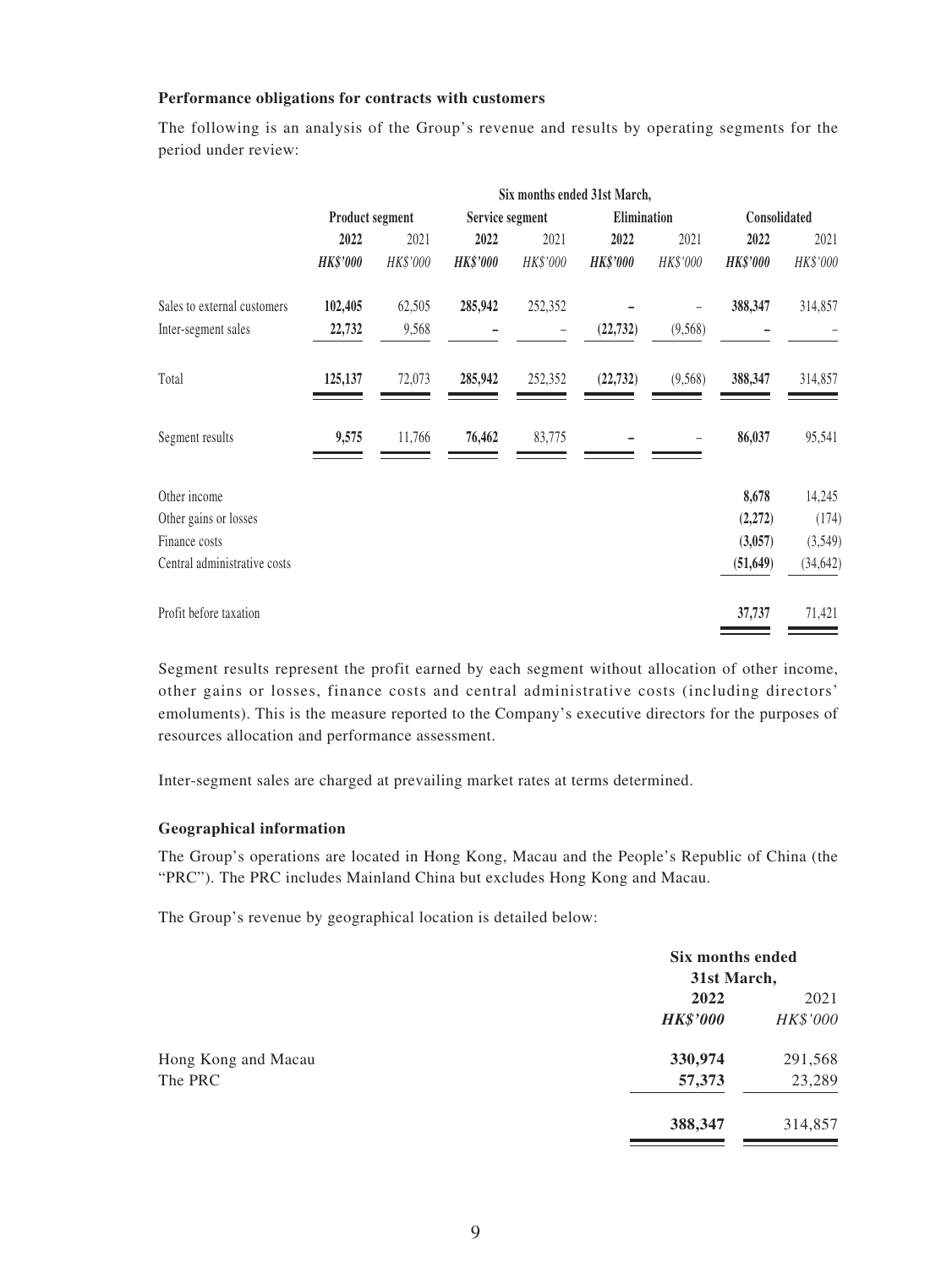### **3. TAXATION**

|                | Six months ended<br>31st March, |          |  |
|----------------|---------------------------------|----------|--|
|                |                                 |          |  |
|                | 2022                            | 2021     |  |
|                | <b>HK\$'000</b>                 | HK\$'000 |  |
| Current tax    |                                 |          |  |
| Current period | 10,485                          | 12,036   |  |
| Deferred tax   | 871                             | 585      |  |
|                | 11,356                          | 12,621   |  |

Hong Kong Profits Tax has been provided at the rate of 16.5% (2021: 16.5%) on the estimated assessable profits for the period after setting off available tax losses brought forward from prior years.

On 21st March, 2018, the Hong Kong Legislative Council passed The Inland Revenue (Amendment) (No. 7) Bill 2017 (the "Bill") which introduces the two-tiered profits tax rates regime. The Bill was signed into law on 28th March, 2018 and was gazetted on the following day. Under the two-tiered profits tax rates regime, the first HK\$2 million of profits of the qualifying group entity will be taxed at 8.25%, and profits above HK\$2 million will be taxed at 16.5%. The profits of other group entities in Hong Kong not qualifying for the two-tiered profits tax rates regime will continue to be taxed at a flat rate of 16.5%.

Accordingly, the Hong Kong profits tax of the qualifying group entity is calculated at 8.25% on the first HK\$2 million of the estimated assessable profits and at 16.5% on the estimated assessable profits above HK\$2 million.

The PRC Enterprise Income Tax was calculated at the statutory income tax rate of 25% (2021: 25%) on the assessable profits.

Withholding tax has been imposed on dividends declared in respect of profits generated by companies established in the PRC. Deferred taxation has been provided for in respect of the undistributed profits from the Company's PRC subsidiaries accordingly.

Taxation on profits generated outside Hong Kong has been calculated on the estimated assessable profits for the period at the rates of taxation prevailing in the countries/places in which the Group operates.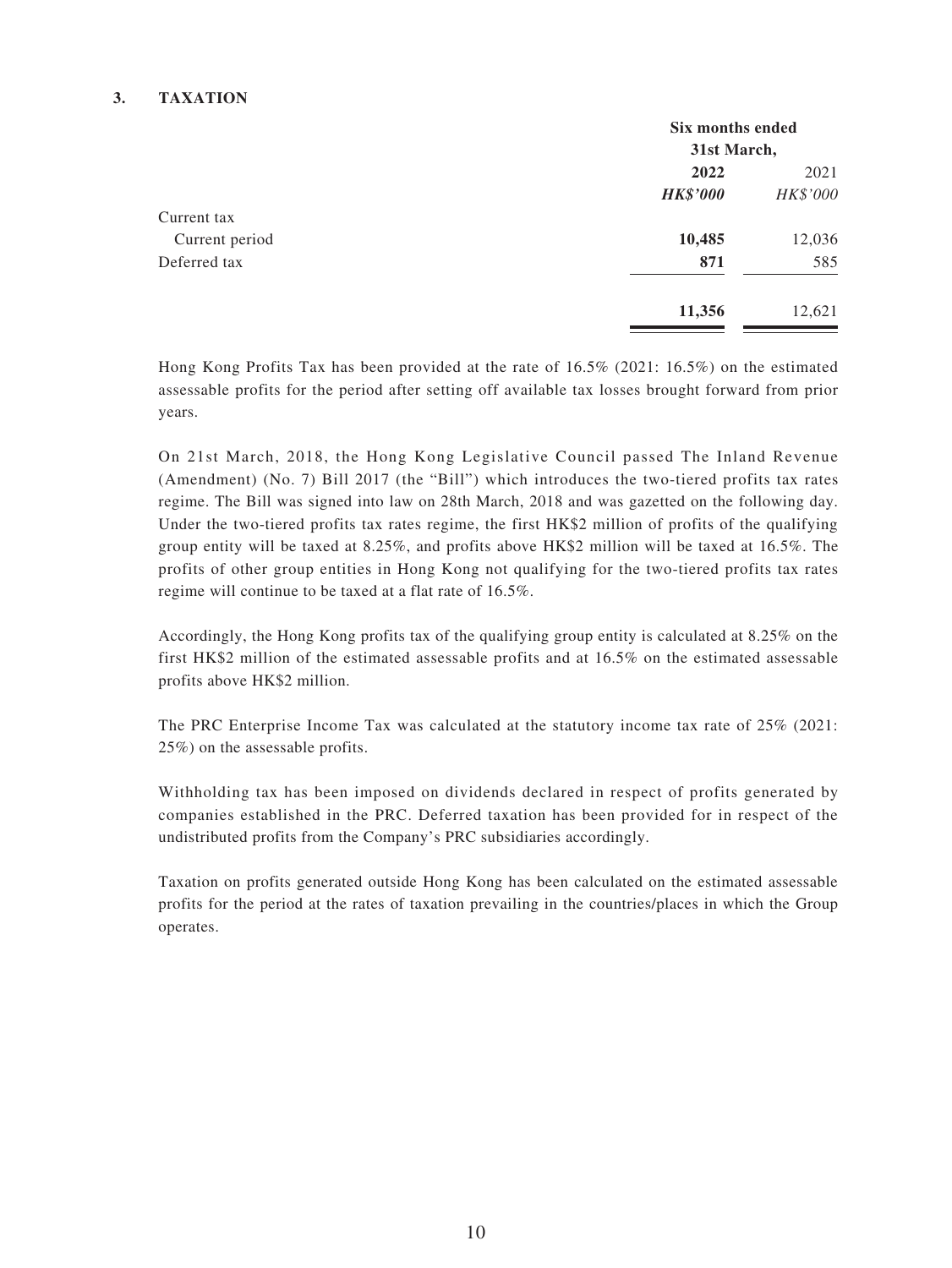### **4. PROFIT FOR THE PERIOD**

|                                                    | Six months ended |                 |  |
|----------------------------------------------------|------------------|-----------------|--|
|                                                    | 31st March,      |                 |  |
|                                                    | 2022             | 2021            |  |
|                                                    | <b>HK\$'000</b>  | <i>HK\$'000</i> |  |
| Profit for the period is stated at after charging: |                  |                 |  |
| Amortisation of contract costs                     | 29,914           | 29,762          |  |
| Loss on fair value change of investment properties | 2,129            | 163             |  |
| Loss on fair value of financial assets             |                  |                 |  |
| at fair value through profit or loss               | 149              | 136             |  |
| Write-off of property and equipment                | 123              | 128             |  |
| Depreciation:                                      |                  |                 |  |
| - Property and equipment                           | 18,040           | 12,368          |  |
| - Right-of-use assets                              | 62,582           | 49,808          |  |
| and after crediting:                               |                  |                 |  |
| Net exchange gain                                  | <b>110</b>       | 190             |  |
| Gain on disposal of property and equipment         | 19               | 63              |  |
| Interest income on bank deposits                   | 706              | 836             |  |
| Government subsidies                               | 45               | 18,444          |  |
| Rental income from investment properties           |                  |                 |  |
| net of negligible direct operating expenses        | 1,712            | 1,707           |  |
| Rent concessions related to COVID-19               | 5,341            | 5,030           |  |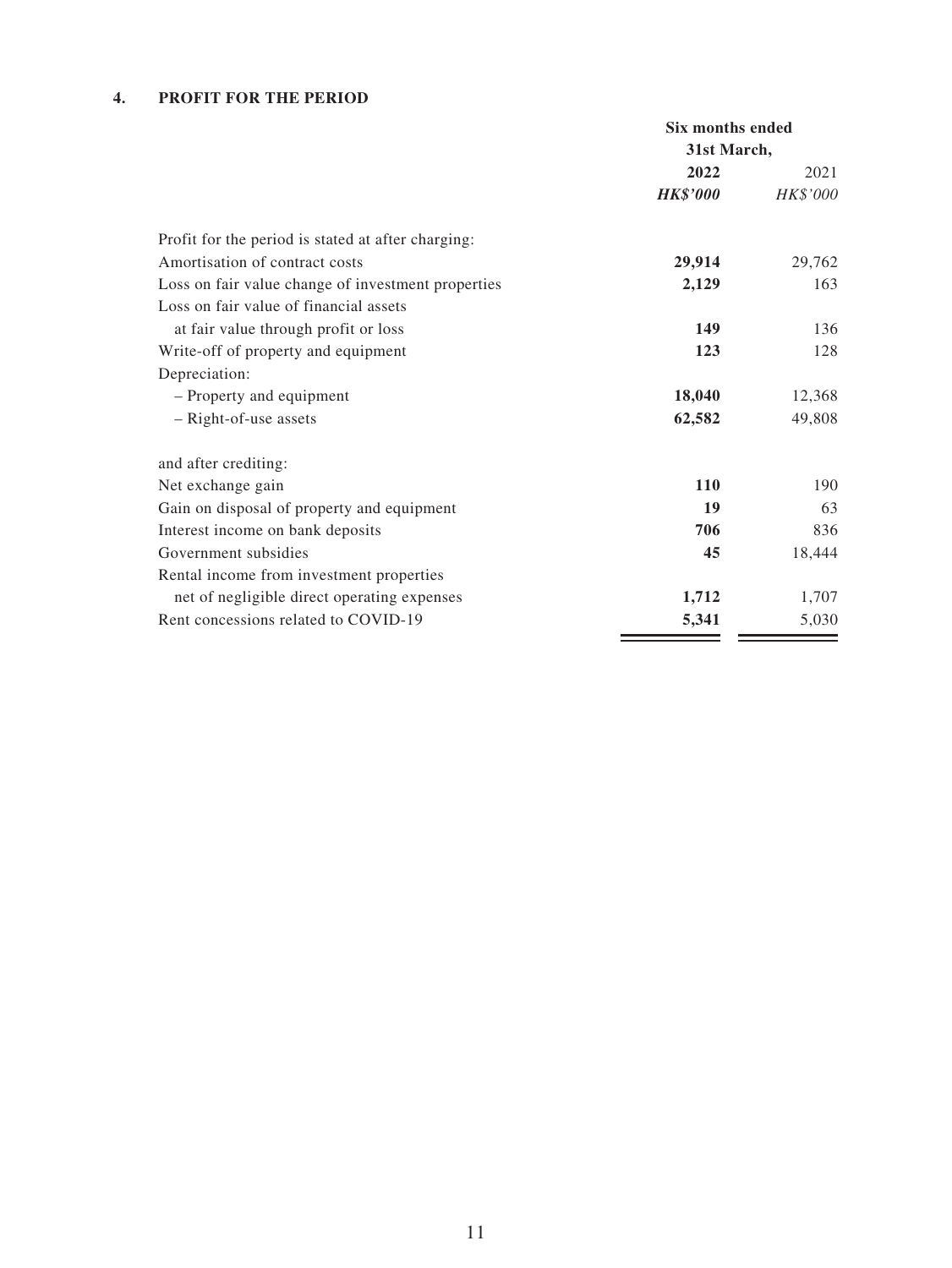### **5. EARNINGS PER SHARE**

The calculation of the basic and diluted earnings per share attributable to owners of the Company is based on the following data:

|    |                                                                    | <b>Six months ended</b> |             |
|----|--------------------------------------------------------------------|-------------------------|-------------|
|    |                                                                    | 31st March,             |             |
|    |                                                                    | 2022                    | 2021        |
|    |                                                                    | <b>HK\$'000</b>         | HK\$'000    |
|    | Earnings for the purposes of basic and diluted earnings per share  | 26,588                  | 58,980      |
|    |                                                                    | <b>Number of shares</b> |             |
|    |                                                                    | 2022                    | 2021        |
|    | Weighted average number of ordinary shares                         |                         |             |
|    | for the purpose of basic and diluted earnings per share            | 680,552,764             | 680,552,764 |
| 6. | <b>DIVIDENDS</b>                                                   |                         |             |
|    |                                                                    | <b>Six months ended</b> |             |
|    |                                                                    | 31st March,             |             |
|    |                                                                    | 2022                    | 2021        |
|    |                                                                    | <b>HK\$'000</b>         | HK\$'000    |
|    | Interim dividend declared after the end of the reporting period of |                         |             |
|    | Nil (2021: 5.5 HK cents) per share                                 |                         | 37,430      |

During the six months ended 31st March, 2022, a final dividend of 16.5 HK cents (2021: Nil) per share totalled approximately HK\$112,291,000 was declared and payable to shareholders of the Company in respect of the year ended 30th September, 2021 (2021: Nil was declared and paid to shareholders of the Company in respect of the year ended 30th September, 2020).

At the Board meeting held on 27th May, 2022, the directors did not declare an interim dividend for the six months ended 31st March, 2022 (2021: 5.5 HK cents per share).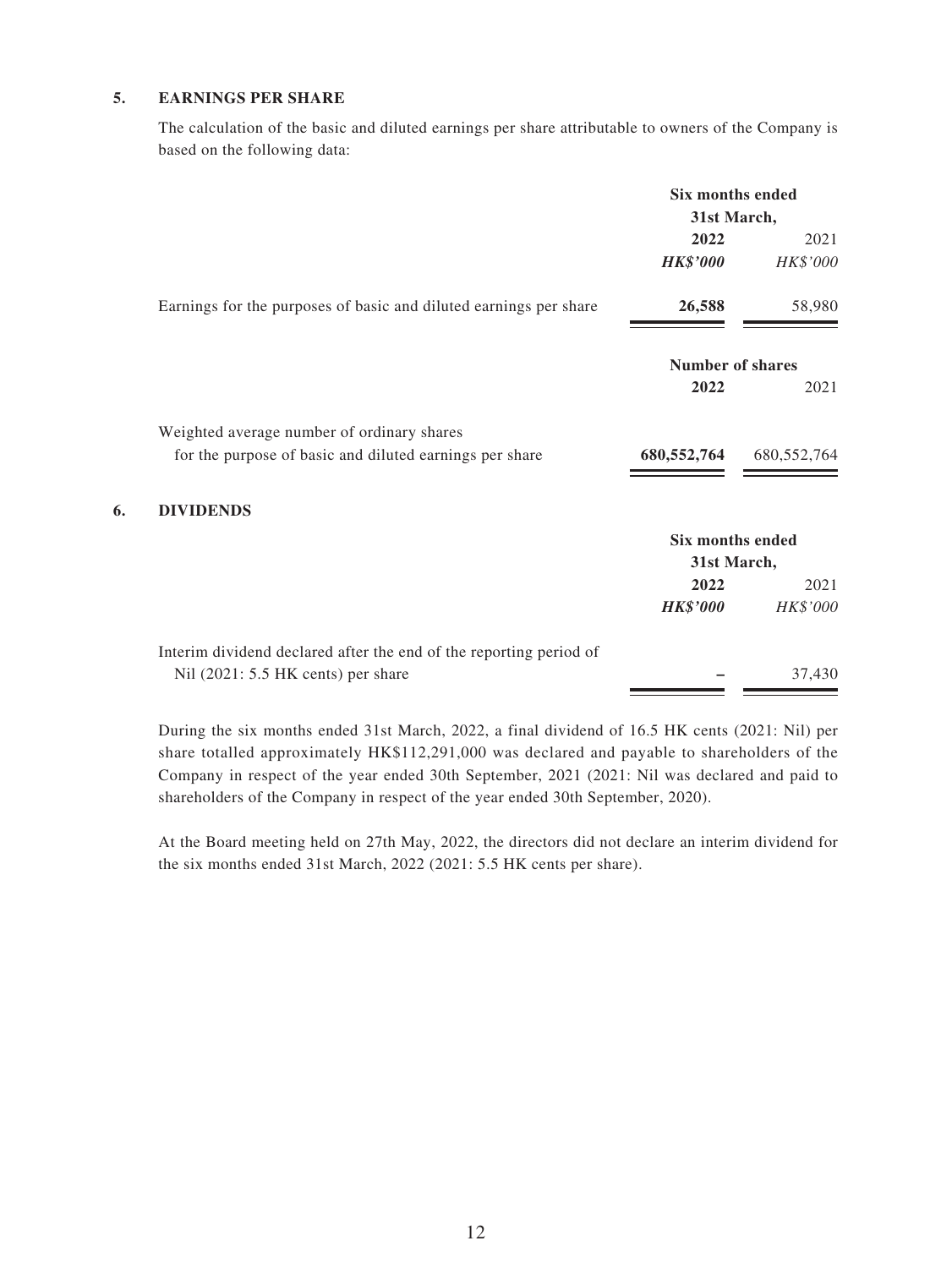### **7. TRADE RECEIVABLES**

The Group generally allows its trade debtors' credit terms of 30 days to 180 days. The following is an aging analysis of trade receivables, net of allowance for credit losses, presented based on the invoice dates, at the end of the reporting period:

|                 | As at           | As at           |
|-----------------|-----------------|-----------------|
|                 | 31st March,     | 30th September, |
|                 | 2022            | 2021            |
|                 | <b>HK\$'000</b> | HK\$'000        |
| $0$ to 30 days  | 1,741           | 17,341          |
| 31 to 60 days   | 512             | 3,171           |
| 61 to 90 days   | 379             | 2,599           |
| 91 to 120 days  | 1,581           | 2,336           |
| 121 to 150 days | 1,391           | 1,440           |
| 151 to 180 days | 644             | 724             |
| Over 180 days   | 1,720           |                 |
|                 | 7,968           | 27,611          |

### **8. TRADE PAYABLES**

The following is an aging analysis of trade payables, presented based on the invoice dates, at the end of the reporting period:

|               | As at           | As at           |
|---------------|-----------------|-----------------|
|               | 31st March,     | 30th September, |
|               | 2022            | 2021            |
|               | <b>HK\$'000</b> | HK\$'000        |
| 0 to 30 days  | 2,326           | 3,035           |
| 31 to 60 days | 420             | 851             |
| Over 60 days  | 81              | 21              |
|               | 2,827           | 3,907           |

#### **9. EVENT AFTER THE REPORTING PERIOD**

There is no significant subsequent event after the reporting period.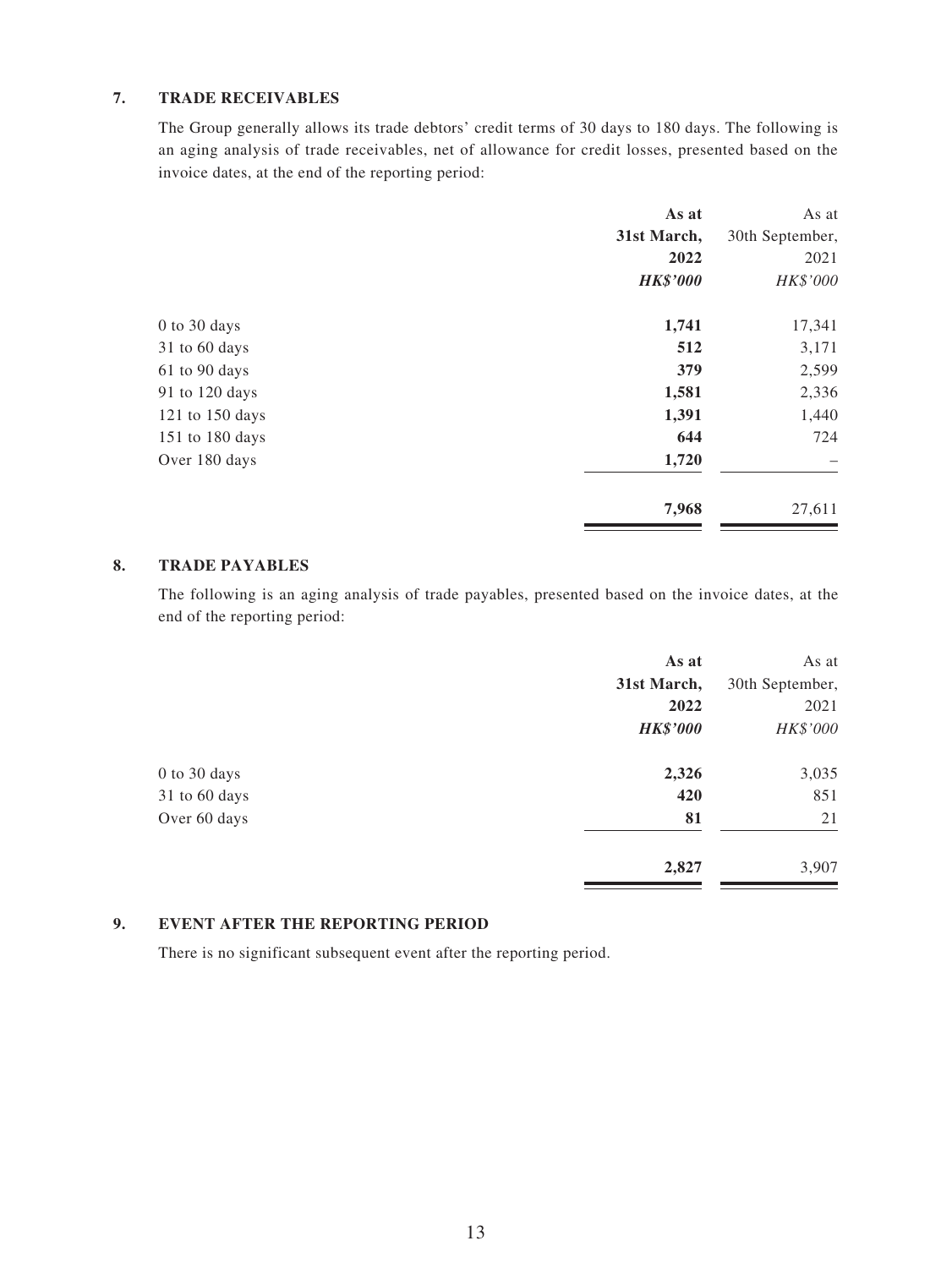### **RESULTS AND DIVIDEND**

For the six months ended 31st March, 2022, the Group's revenue up 23.3% by comparison with the same period last year, to approximately HK\$388.3 million (six months ended 31st March, 2021: HK\$314.9 million) as a result of the full consolidation of the newly acquired Millistrong Group.

Profit for the period amounted to HK\$26.4 million, as against HK\$58.8 million for the same period last year. As at 31st March, 2022, the Group had approximately HK\$307.6 million in cash in hand.

The Board did not declare an interim dividend (six months ended 31st March, 2021: 5.5 HK cents per share) for the six months ended 31st March, 2022.

### **MANAGEMENT DISCUSSION AND ANALYSIS**

The period under review was almost literally a 'game of two halves' in terms of the Group's performance. The Group performed well in the three-month period from October to December 2021, taking advantage of a stable pandemic situation in Hong Kong and a strong appetite for local spending, especially over the Christmas season. However, the outbreak of the "5th wave" of the pandemic in January 2022 led to the Government imposing very strict anti-epidemic measures. All Hong Kong beauty salons together with spas and similar locations, were required to close down completely from 7th January onwards. As a result, for the remainder of the period, the Group was reliant entirely on retail sales of beauty products and related items for its revenue.

Naturally, this mandatory closure of beauty service outlets and spas (which extended beyond the end of the period) had a direct impact on the Group's overall revenue, and also affected its sales mix and gross profit margin for the period. At period-end, its sales mix of products to beauty services stood at 26.4% (products) to 73.6% (beauty services), a notable shift from the ratio of 19.9% to 80.1% respectively at the end of the previous period. This was also reflected in a lower gross profit margin, down from 92.1% a year ago to 84.9% at period-end.

Revenue for the period increased. However, this was because for this period, the Group consolidated into its accounts the revenue results of the brands acquired from the Millistrong Group in June 2021. Revenue from its Water Oasis brands dipped due to the 5th wave outbreak and closure of spas and beauty salons, especially since March is traditionally the peak month of the year for sales. Nevertheless, the Group reported a small bottom line profit for the period, a positive outcome especially given that no major Government subsidies or relief measures were provided for the three months when its beauty services outlets were closed.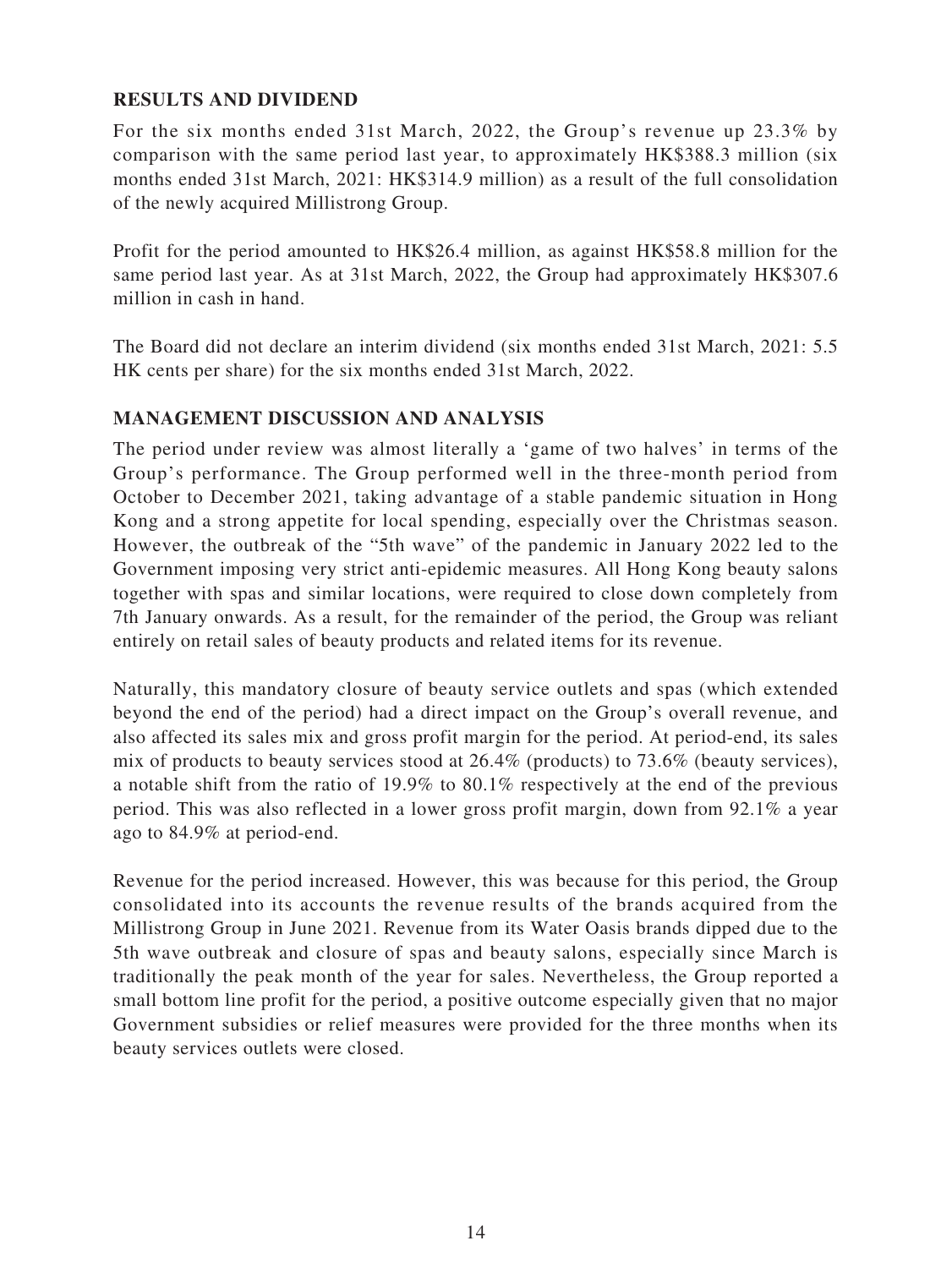The Group managed to control its advertising costs as a percentage of revenue in this period. It worked hard to maintain a strong public profile without spending money unnecessarily on advertising that would be unable to achieve significant results in the pandemic environment. Depreciation costs rose year-on-year due to increased spending on new outlets, renovations and new equipment. As for rental costs, these too rose on a comparative basis, due to an expansion in the number of outlets being operated by the Group despite an easing of the leasing environment over the past year.

Staff costs were higher than in the previous period, reflecting not only increased staff numbers following store expansion and the acquisition of the Millistrong Group, but also costs associated with retaining some professional staff even after the mandatory closures from early January onwards.

Capital expenditure rose to HK\$27.1 million for the period, nearly 74% more than for the previous period. This was mainly due to spending on new outlets and outlets being prepared for opening in the second half of the year, and on specialised equipment.

### **Beauty Services**

As mentioned, after a strong three months up to early January 2022, all the Group's beauty services brands were required to close completely until the end of the period and beyond. On a period-on-period comparative basis, revenue still managed to increase considerably for this part of the Group's operations.

The closures affected the Group's 'Oasis' brand portfolio, which includes the beauty services businesses Oasis Beauty, Oasis Spa, Oasis Medical Centre, Oasis Hair Spa, and Oasis Homme. Prior to the closures, however, the Group had pushed ahead with its plans to expand its store network and enlarge some of its outlets. A new Oasis Medical Centre opened in The LOHAS in November 2021 to supplement the one opened in Festival Walk in June 2021, meaning that as at 31st March, 2022, the Group was operating 10 Oasis Medical Centres in Hong Kong, up from eight a year earlier.

As at 31st March, 2022, the Group was operating 15 Oasis Beauty centres, 2 Oasis Homme centres, 4 Oasis Hair Spas, 3 Oasis Spa centres, and 10 Oasis Medical Centres in Hong Kong, and 1 Oasis Beauty Store in Macau. In the PRC, 3 self-managed Oasis Beauty centres are in operation.

Another beauty services business affected was the Group's self-owned Glycel brand. This includes a number of Glycel Skinspa outlets providing treatments, along with some outlets selling Glycel-branded products. At period end the Group was operating 18 Glycel brand outlets in Hong Kong and one in Macau.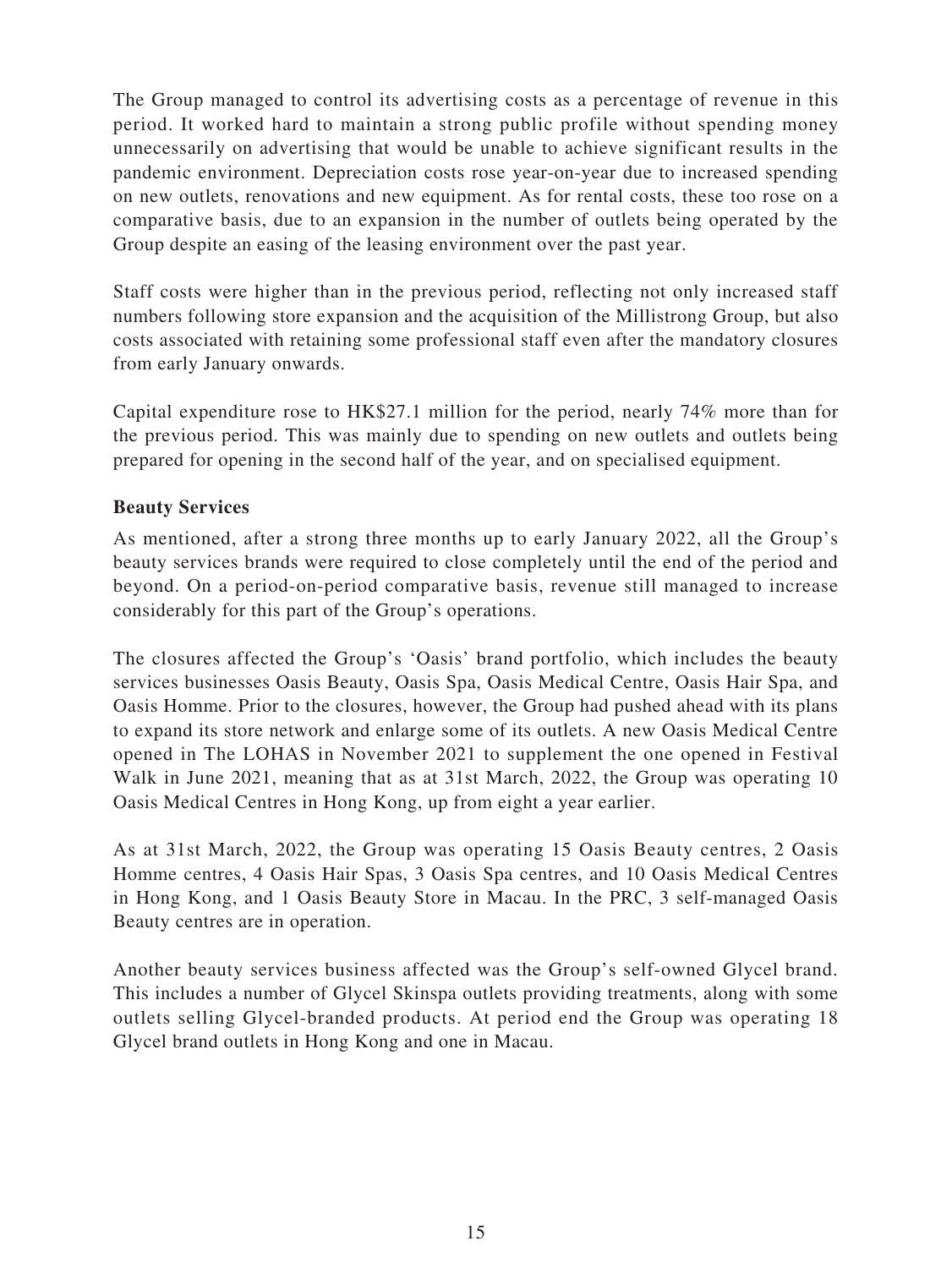Three brands that the Group acquired on taking over the Millistrong Group in June 2021 were also affected by the mandatory closures. One is spa ph+ (renamed from its previous 'Frederique' brand to reflect a younger target market), with five outlets as at 31st March, 2022. A further  $32^{\circ}$ C beauty salon is located in the Sogo department store, along with one medical beauty outlet under the brand name AesMedic Clinic.

### **Product Sales**

The Group also operates a number of branded retail outlets in which it sells different self-owned and licenced skincare and beauty brands. These include its self-owned brands Eurobeauté and DermaSynergy, and its licensed brands Erno Laszlo and H2O+. Following its acquisition of the Millistrong Group last year, the Group also became a distributor of the beauty brand HABA. All these brands are sold in various physical locations and can also be ordered online. During the period, the Group opened two new outlets in Macau selling Eurobeauté and HABA products respectively, both in Macau's upmarket NOVA Mall.

The Group's 18 Glycel stores sell Glycel products as well as offering beauty treatments. In the period, a new kiosk selling Glycel products was also opened in the New Yaohan department store in Macau's NOVA mall, in addition to the two kiosks mentioned above.

As previously noted, beauty products made up a larger percentage of the revenue in the period than usual, due to the mandatory closure of all the Group's beauty salons and spas in Hong Kong from 7th January onwards under the Government's anti-COVID measures. However, caution about mixing in groups and social distancing rules also impacted the public's appetite for retail shopping, and sales volumes also fell in the second quarter.

Offsetting this was a significant rise in e-commerce sales in the quarter, which increased by 29% period-on-period. The Group's products clearly remained in demand and by facilitating online ordering and delivery, the Group was able to redirect sales through online channels to compensate to an extent for the fall in customer foot traffic through its stores.

Although the retail environment was difficult, the Group continued with its commitment to opening new stores in strategic locations in preparation for an expected post-pandemic rebound, at the same time taking advantage of the dampened environment to secure competitive rental terms. By getting new stores up and running even during the worst of the pandemic, the Group is ensuring that it will be very well-placed to meet and benefit from sudden rises in demand in the future. Further store openings are in the pipeline, as described in the Outlook section below.

As at 31st March, 2022, the Group was operating 2 H2O+ outlets and 3 Erno Laszlo stores in Hong Kong, with another Erno Laszlo outlet operating in Macau. As for HABA, the Group has 3 retail stores in Hong Kong, together with a fourth store that was opened in Macau in the period.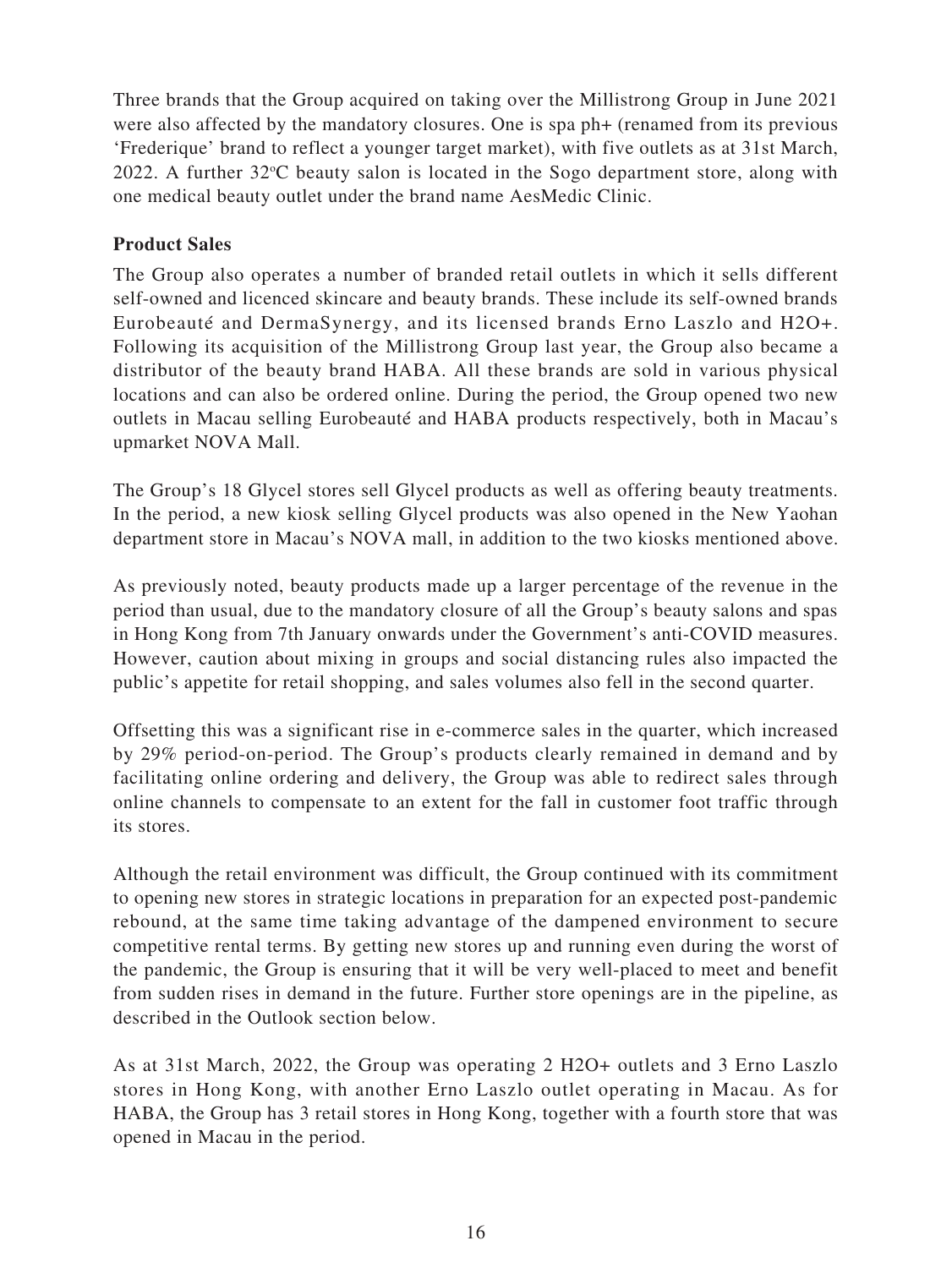# **OUTLOOK**

The Government's mandatory closure of beauty salons and spas extended beyond the end of the period, with restrictions not being eased until 21st April, 2022. With the 5th wave outbreak largely under control, the Group is confident that a return to more normal conditions is just around the corner, and that its expansion plans will give it a definite competitive advantage in the months ahead.

Delays due to the 5th wave outbreak meant that the Group's plans to open a major new outlet in the Royal Park Hotel in Shatin had to be pushed back until after period-end. A new Oasis Medical Centre opened there on 21st April, 2022, once mandatory government restrictions ended. Inside the Oasis Medical Centre is a new joint venture of the Group that is further expanding its Oasis portfolio, namely Oasis Dental, offering professional cosmetic dental services.

Renovations are continuing in the Gateway Mall in Tsim Sha Tsui, which will expand the floor space of the existing Oasis Medical Centre there as well as adding a new Glycel spa outlet. The work is being done in phases to manage the changes as seamlessly as possible. A new and larger Oasis Medical Centre is also on track to open in the Soundwill Plaza later in the year. Similarly, the PopCorn Mall will see a new Oasis Medical Centre opening in the second half of 2022.

In Macau, following the expansion in the first half mentioned above, the Group is planning to launch a Glycel salon in the upmarket NOVA Mall in the second half. In Beijing, where the Group has run three self-managed Oasis Beauty centres for several years, it is on track to open a fourth before the end of the financial year. Handover of the new premises is scheduled for May, and renovation and acquisition of the relevant licences will follow.

All these ongoing new openings are part of a deliberate strategy of the Group, launched during pandemic restrictions, to pursue an active expansion plan in preparation for the expected post-pandemic revival. Already with the easing of the 5th wave, signs of a returning appetite for beauty services are evident, and the Group's ongoing store openings and planned openings means it is well-placed to be a provider of choice to customers returning to the scene.

With customer spending and usage continuing to grow, the Group is confident about its potential to deliver a good second-half performance. It will retain its focus on expanding the number and range of its outlets in a variety of locations and territories, so that it can take advantage of the expected rebound. Its strong and varied beauty services portfolio, widely recognised brands, and reputation for quality and professionalism, all give the Group confidence in its ability to step ahead with success in the coming months.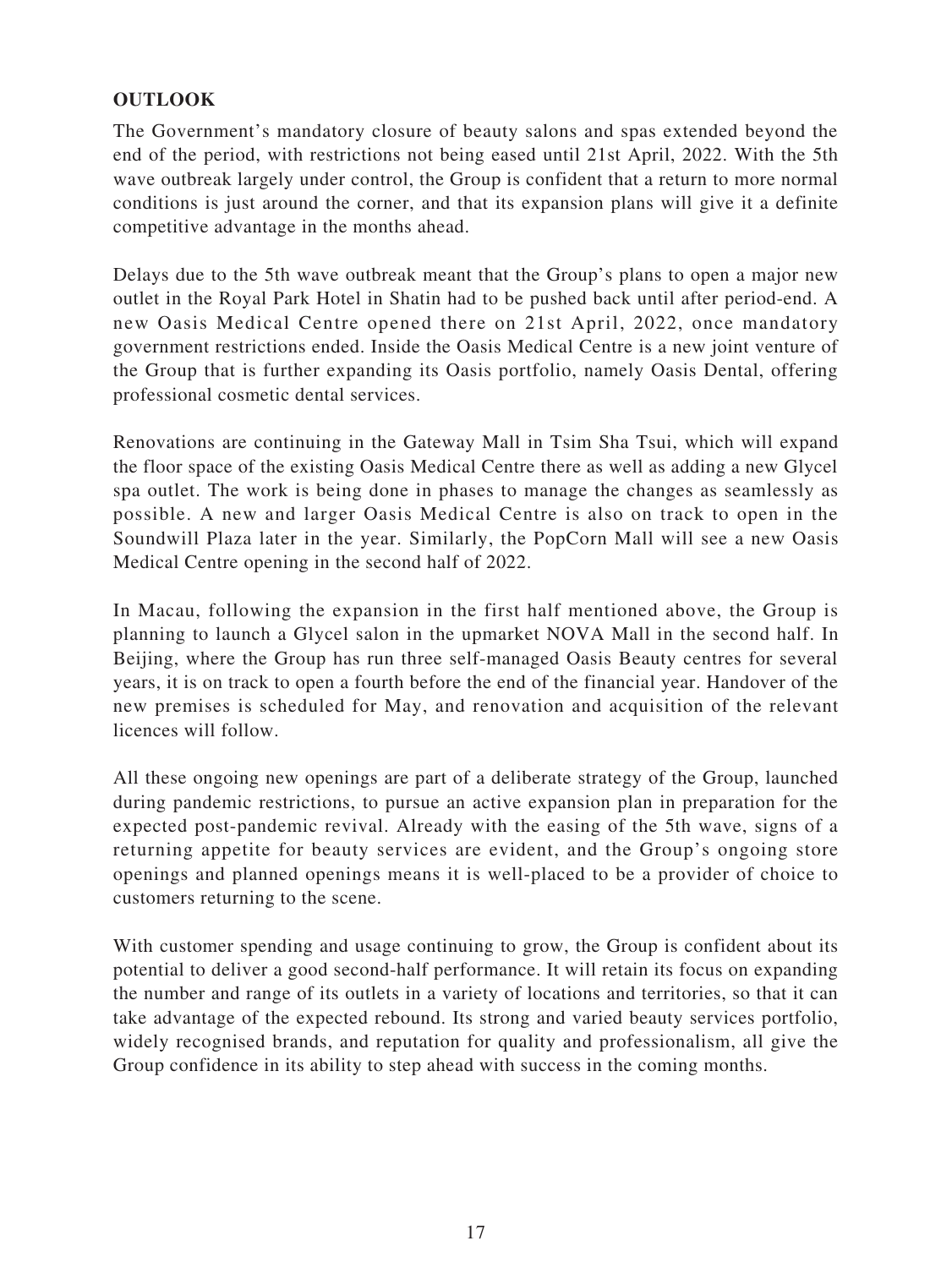# **LIQUIDITY AND FINANCIAL RESOURCES**

As at 31st March, 2022, the Group had net current liabilities of approximately HK\$329.6 million (as at 30th September, 2021: HK\$251.7 million).

The Group generally finances its operations with internally generated resources. As at 31st March, 2022, the Group had cash reserves of approximately HK\$307.6 million (as at 30th September, 2021: HK\$369.7 million).

As at 31st March, 2022, the gearing ratio, expressed as a percentage of the secured mortgage loan over total equity of approximately HK\$272.3 million (as at 30th September, 2021: HK\$358.8 million) was approximately 1.8% (as at 30th September, 2021: 1.8%). All borrowings are denominated in Hong Kong dollars. The bank balances and cash are mainly denominated in Hong Kong dollars, United States dollars and Renminbi.

The Group continues to follow the practice of prudent cash management. The Group has acceptable level of exposure on foreign currency fluctuations as most of its assets, receipts and payments are principally denominated in the functional currency of the relevant territories. The Group will continue to monitor its foreign exchange position and if necessary will hedge its foreign exchange exposure by entering forward foreign exchange contracts.

### **CONTINGENT LIABILITIES**

The Group had no significant contingent liability as at 31st March, 2022.

# **CAPITAL COMMITMENTS**

As at 31st March, 2022, the Group had capital commitment in respect of acquisition of property and equipment of approximately HK\$22.4 million.

# **EMPLOYEES AND REMUNERATION POLICY**

As at 31st March, 2022, the Group employed 1,043 staff (as at 30th September, 2021: 968 staff). The Group offers its staff competitive remuneration schemes. In addition, discretionary bonuses and share options (if any) will also be granted to eligible staff based on individual and Group performance. Other employee benefits include provident fund, insurance and medical cover, educational allowances and training programs.

The remuneration policy for the directors and our senior management members is based on their experience, level of responsibility, length of service and general market conditions. Any discretionary bonus and other merit payments are linked to the financial results of the Group and the individual performance of the directors and senior management members.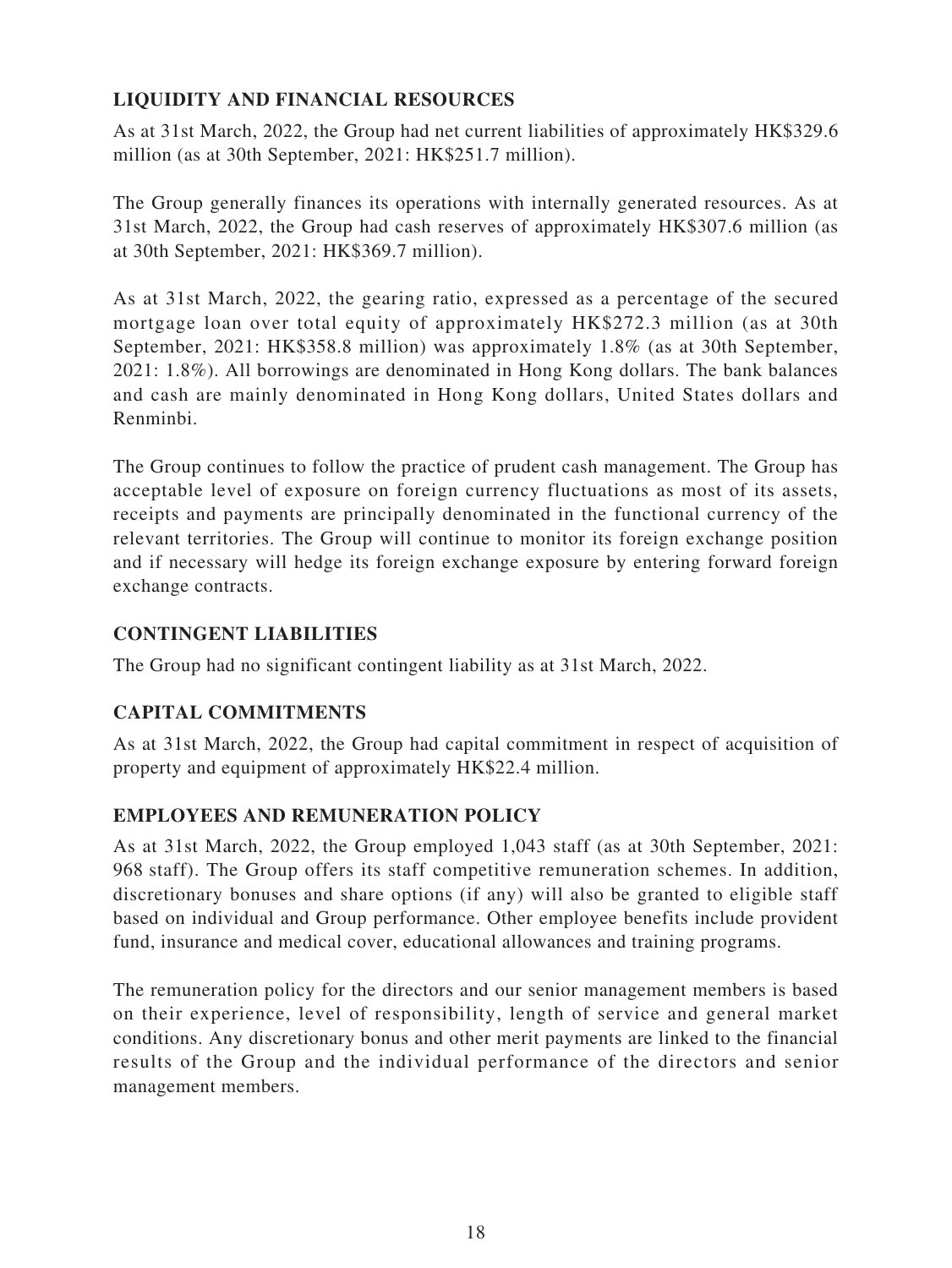The Group is committed to nurturing a learning culture in the organisation. Heavy emphasis is placed on training and development, as the Group's success is dependent on the effort of a skilled and motivated work force.

# **INTERIM DIVIDEND**

The Board did not declare an interim dividend for the six months ended 31st March, 2022.

# **AUDIT COMMITTEE**

The Company's Audit Committee comprises Prof. Wong Lung Tak, Patrick, Mr. Wong Chun Nam, Duffy and Dr. Wong Chi Keung who are the independent non-executive directors of the Company. The Audit Committee is chaired by Prof. Wong Lung Tak, Patrick.

The Audit Committee has reviewed the accounting principles and practices adopted by the Group and the unaudited consolidated results of the Group for the six months ended 31st March, 2022 with management and discussed with the independent auditor on reviewing internal control and financial reporting matters in respect of the condensed consolidated financial statements of the Group for the six months ended 31st March, 2022.

# **PURCHASE, SALE OR REDEMPTION OF THE COMPANY'S LISTED SECURITIES**

During the period under review, the Company did not redeem any of its listed shares nor did the Company or its subsidiaries purchase or sell any such shares.

# **CORPORATE GOVERNANCE (the "CG")**

In the opinion of the directors, the Company has complied with, where applicable, the code provisions set out in Part 2 of the CG Code during the period under review.

# **COMPLIANCE WITH THE MODEL CODE FOR SECURITIES TRANSACTIONS**

The Company has adopted the Model Code for Securities Transactions by Directors of Listed Issuers (the "Model Code") as set out in Appendix 10 to the Listing Rules. Following a specific enquiry by the Company, all directors confirmed that they had complied with the Model Code for transactions in the Company's securities throughout the period under review.

The Company has also adopted a code of conduct governing securities transactions by employees who may possess or have access to inside information.